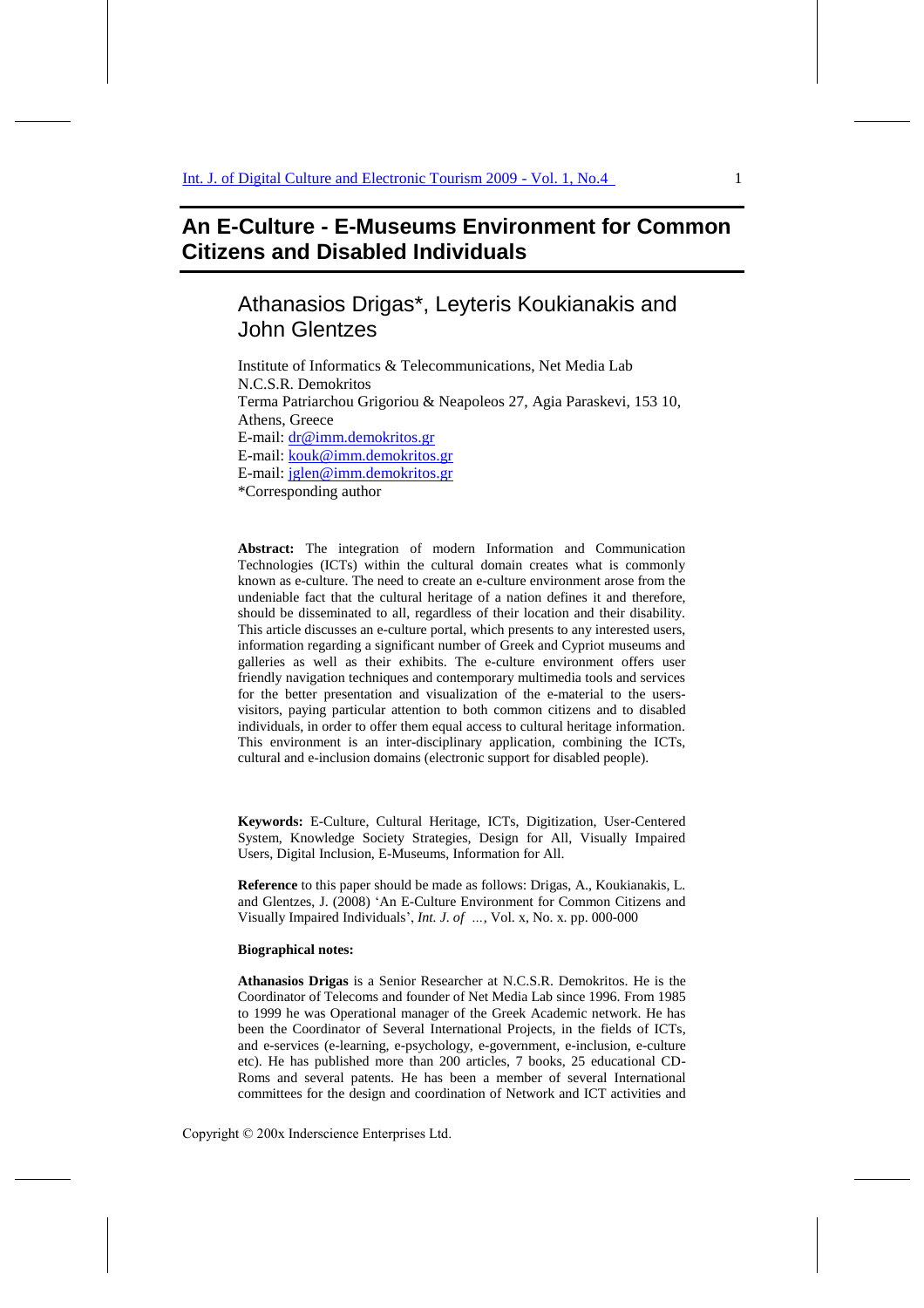of international conferences and journals.

**Leyteris Koukianakis** is the Head of Network and Multimedia Applications of Net Media of N.C.S.R. "Demokritos", since 2000. He is the author of 20 International scientific articles, 3 books and 25 CD-ROMs. His research interests include e-services (e-learning, e-culture, e-government, e-psychology, e-health, e-business, e-commerce etc), as well as Java and Mobile applications.

**John Glentzes** is an Electrical and Computer Engineer and an associate of Net Media Lab of N.C.S.R. "Demokritos" since 2005. He is the author of 6 International scientific articles. His research interests include e-services (elearning, e-culture, e-government, e-psychology, e-health, e-business, ecommerce etc), as well as environmental issues and renewable energy sources.

## **1 Introduction**

The digitization of arts and culture has to do with the relationship between ICTs and the production and consumption of art and culture. By merging the above, the term e-culture arises (Fig. 1). In theory, e-culture comprises all processes of expression and reflection in the digital domain. That also includes, for instance, communities that share a certain lifestyle, interests or ideas (Van der Ploeg , 2002).

The term e-culture implied the need for a new type of policy. When it comes to cultural policy, developments surrounding ICT and digital media must be considered within a broad perspective. For this reason, the EU has already funded several projects in the framework of its i2010 policy for telecommunications (2007-2013) emphasizing on the following two axes. Firstly, on the incorporation of services on the Internet for the disabled people and secondly, on the adjustment of the provided information based on the needs of the disabled in order to render it more suitable and usable for this community of people. Net Media Lab of N.C.S.R. "Demokritos" has begun such services for visually impaired and hard of hearing individuals as well as for teachers and students with multiple disabilities before 2000.

New museums and galleries place a high value on accessibility and also on aesthetics issues. They are moving away from rows and rows of objects each fronted by a label containing limited and specific information. When these new museums start to digitize their collections they produce huge databases with modern agent-oriented methodologies (Durbin, 2004; Giunchiglia, Mylopoulos and Perini, 2002; Trant and Bearman, 2002; Loran, 2005).

Moreover, the past years have seen the exploitation of multimedia techniques and lately the introduction of virtual reality methods to create new forms of presentation for museums' exhibitions. Virtual Reality can offer a number of advantages to museums and a way to overcome some common problems like the lack of space or the need of the visitors to interact with the exhibits (Carreras, 2005; Charitos et al., 2000; Lepouras et al., 2001); Almeida and Yokoi, 2003).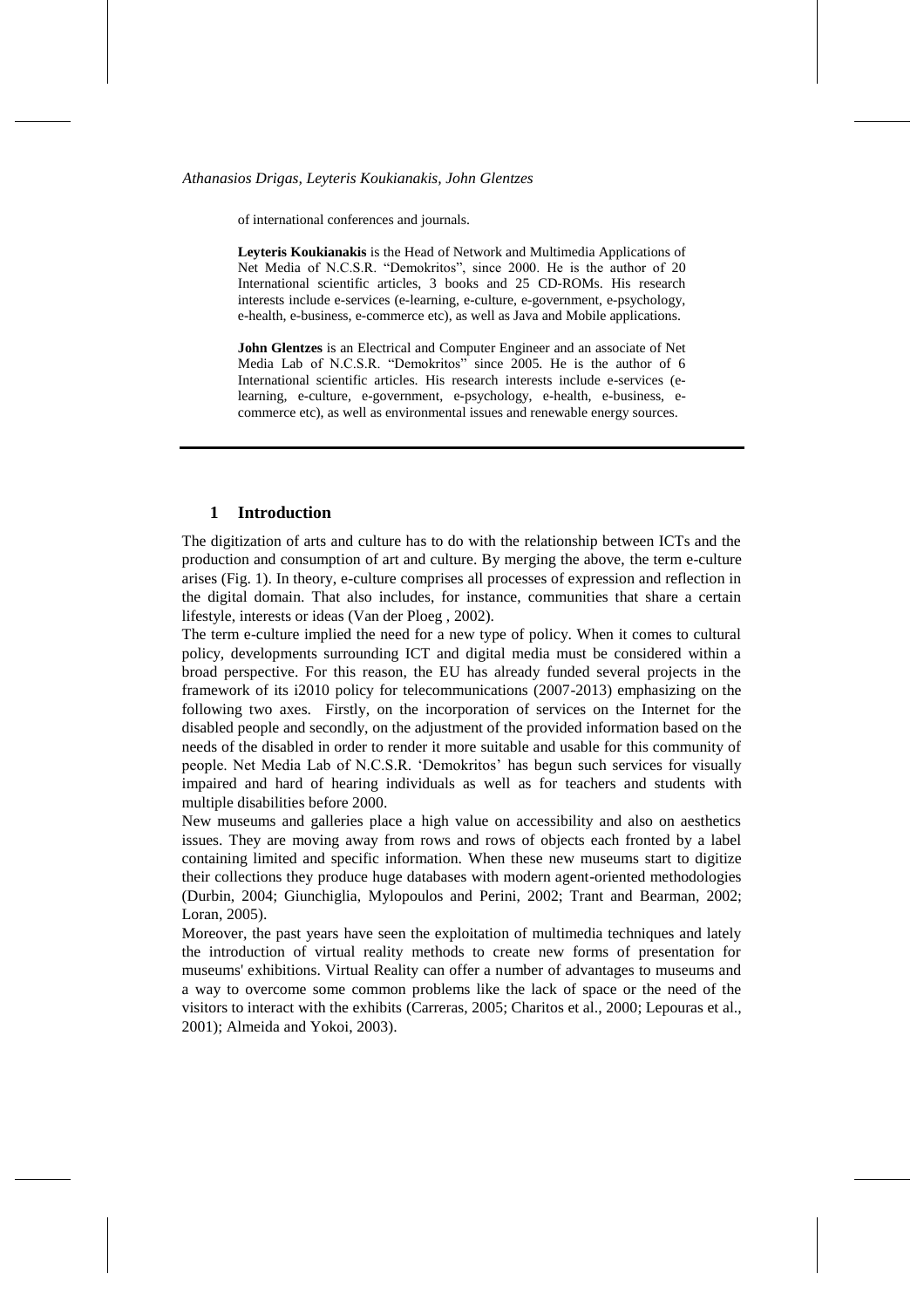**Fig. 1.** Merging ICT and Cultural Heritage



# **2 Abstract Level Description**

The structure of the environment content consists of the following steps (Fig. 2):

- In the first step, a list of the existing museums and galleries categories in Greece and Cyprus appears. As a result of this categorization, the visitor can easily and quickly access the museum of his choice, without having to spend extra time for searching.
- The second step includes the listing and placing of museums/galleries, according to the corresponding categories, mentioned in the previous step. The total number of museums/galleries belonging to each category is satisfactory (having a mean term of 30) so that the user-visitor has a spherical and objective informing about every category
- At the third step, a study of every institutions" cultural content takes place, in order to show and present it in such a way that a user-visitor will not only obtain an integrated and representative view of a specific museum, but also will ease the navigation
- Moving on, the cultural content which emerged from the previous step, is written and embedded into the whole system
- Finally, there is a thorough study of the environment standards and outlines. The further goal is to choose the appropriate techniques and technologies which will be used, so as to constitute the final product user-friendly, and more importantly, to live up to the needs of disabled people in accord with the information society strategies.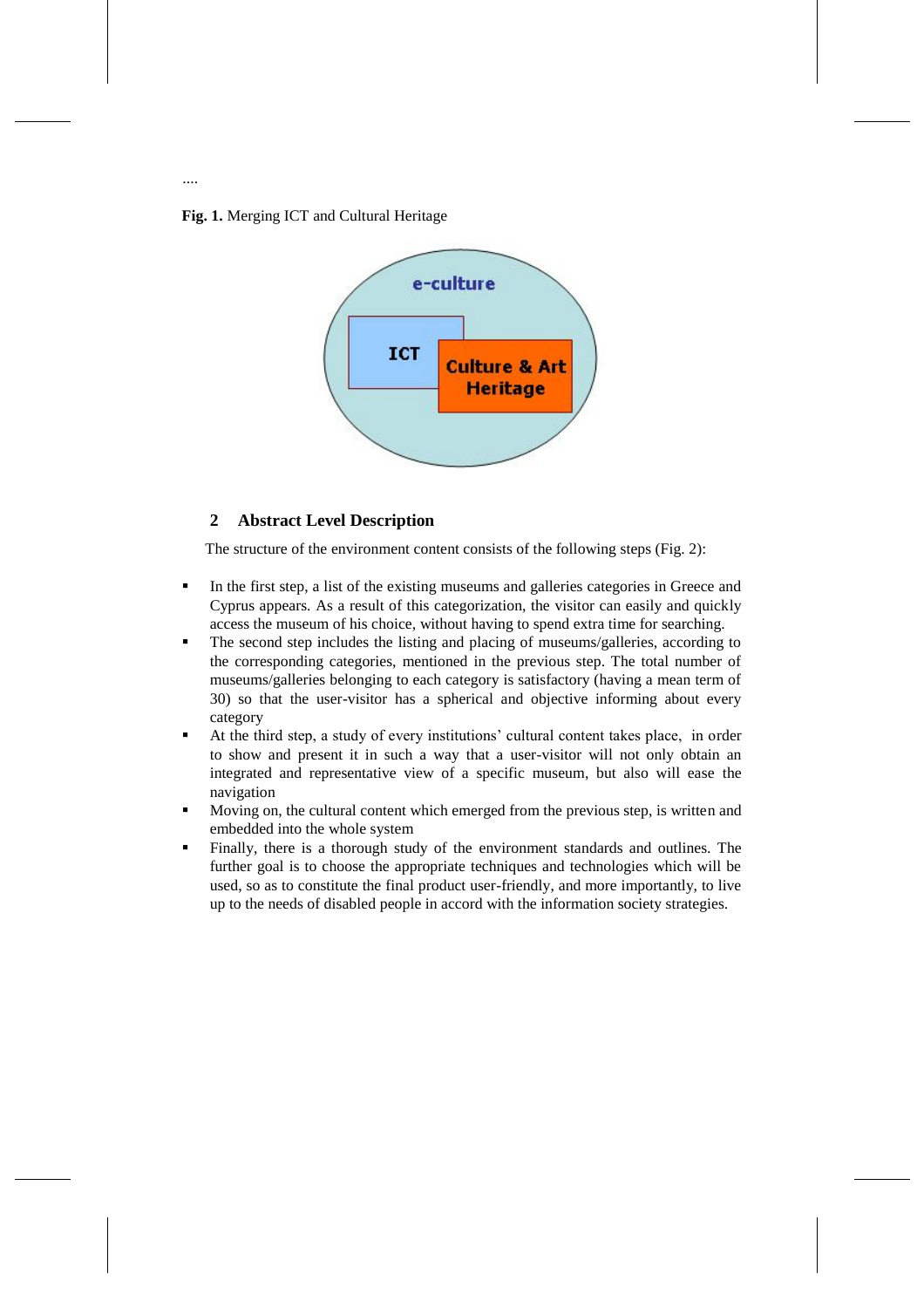# **Fig. 2.** System Structure



# **3 System Analysis**

The e-culture portals' main page starts with a graphic and art visual application with the harmonious arrangement of lines and shapes, influenced by ancient Greece, in order to introduce the visitor from the beginning to the ambience, which it presents. It has a simple but functional structure so that the visitor can easily navigate throughout the various categories of museums and galleries. This main page is depicted in Fig. 3.

**Fig. 3.** Main page with graphic arts

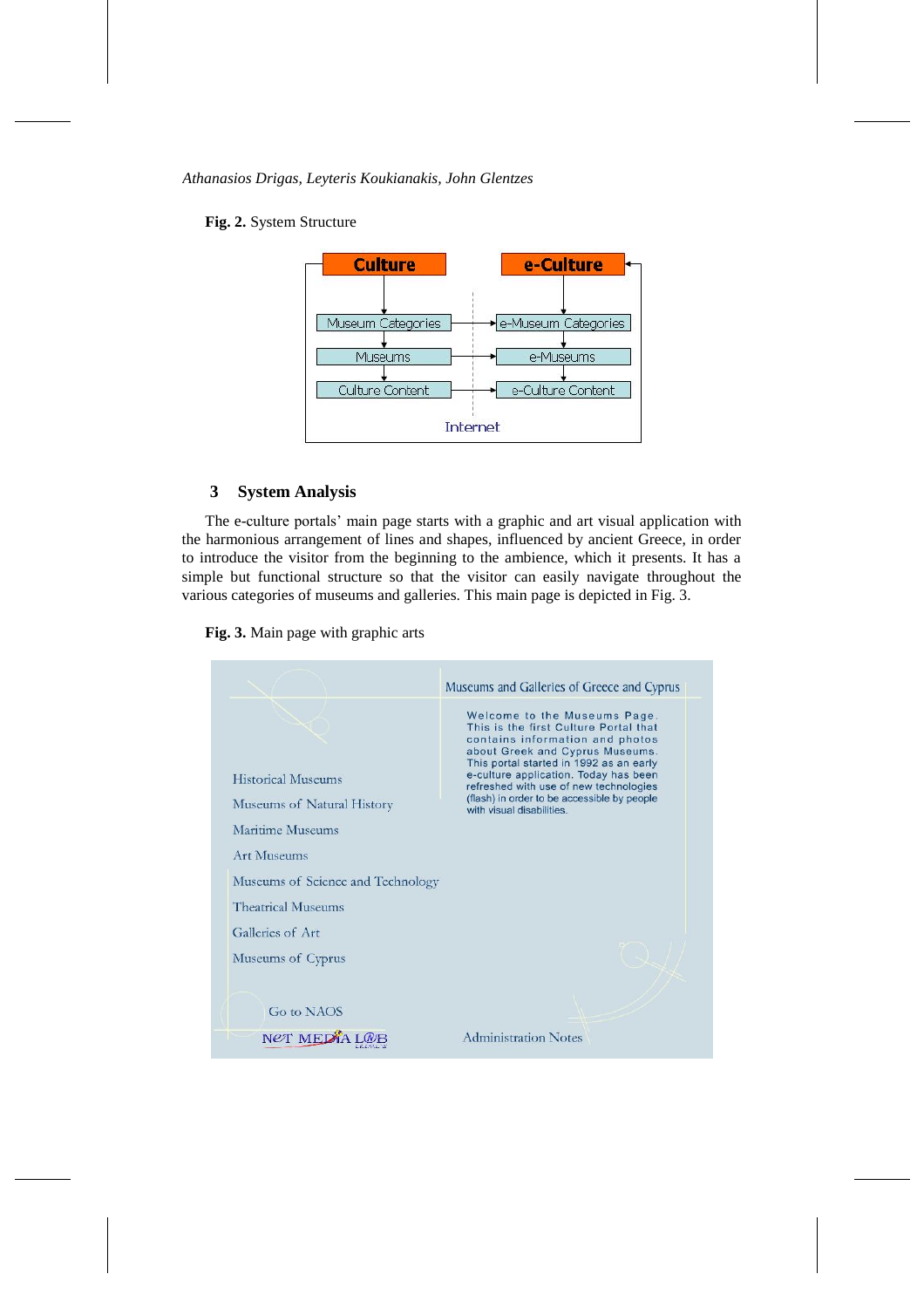After extensive research on the various museums/galleries categories in Greece and Cyprus, the following list was made:

- Historical Museums
- **Museums of Natural History**
- Maritime Museums
- Art Museums
- Museums of Science and Technology
- **Theatrical Museums**
- Galleries of Art
- **Museums of Cyprus**

As it was previously mentioned, the above categories are representative because they reflect the Hellenic cultural activities as well as their aspects over course the centuries, such as history, tradition and customs.

At this point, the user-visitor has the option to choose one of the above categories in order to navigate through the corresponding museums/galleries. The choice of these institutions was made with the criterion to cover as much geographical space as possible in the Greek and Cypriot territories. The reason is none other than the fact that every region, although belonging to the same country, has its own cultural roots and uniqueness. Consequently, a user-visitor can be informed about the whole of a region"s culture even if this region is remote.

In Fig. 4, part of the art museums catalog is depicted. These museums exhibit the Greek art history over the centuries, from the ancient years to the 20th century. Some of the most important museums in this list include the Vorres museum, the National Bank museum-art collection and the Yannis Tsarouchis museum, which will be presented in more detail next.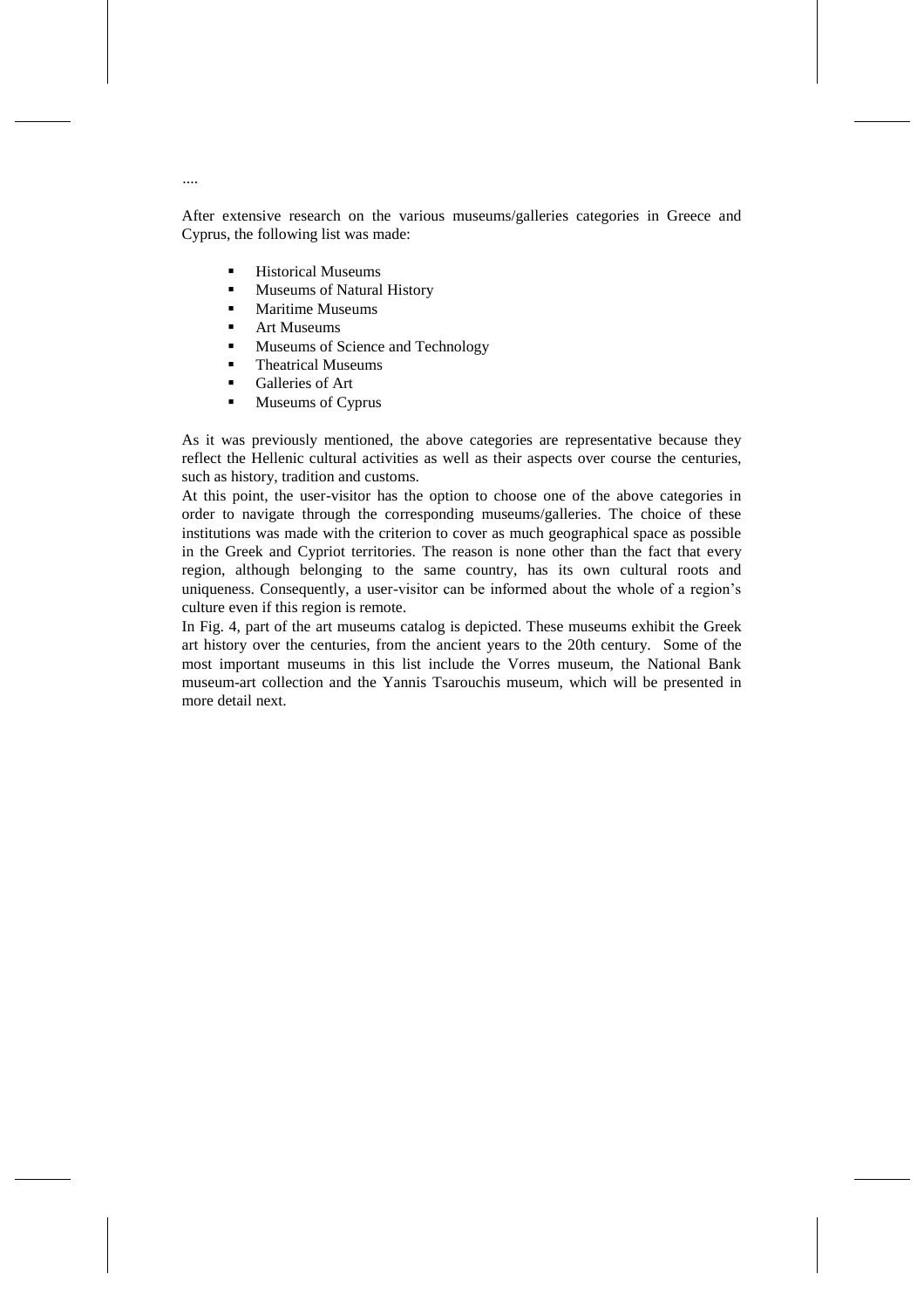



The final step of the navigation through this e-culture portal is the projection and presentation of a specific museums" cultural content. This presentation consists of the following parameters, which emerged after a thorough study showing their connection to the rest of the environment (Fig. 5). These are:

- Museum Address
- Museum Information
- **Museum Photos**
- **Exhibits Images**

With these elements of cultural content, the user-visitor can easily and quickly find the address and other data (telephone numbers, fax numbers etc.) of the museum, brief information about the museum itself (foundation, inauguration, founder, and exhibit pieces), a brief set of photographs showing the indoor and outdoor areas of the museum and finally representative images of the most important exhibits.

When a user has chosen a specific category, the user can proceed to the next, which is the choice of appearance of the cultural content of a particular institution (Fig. 6,7).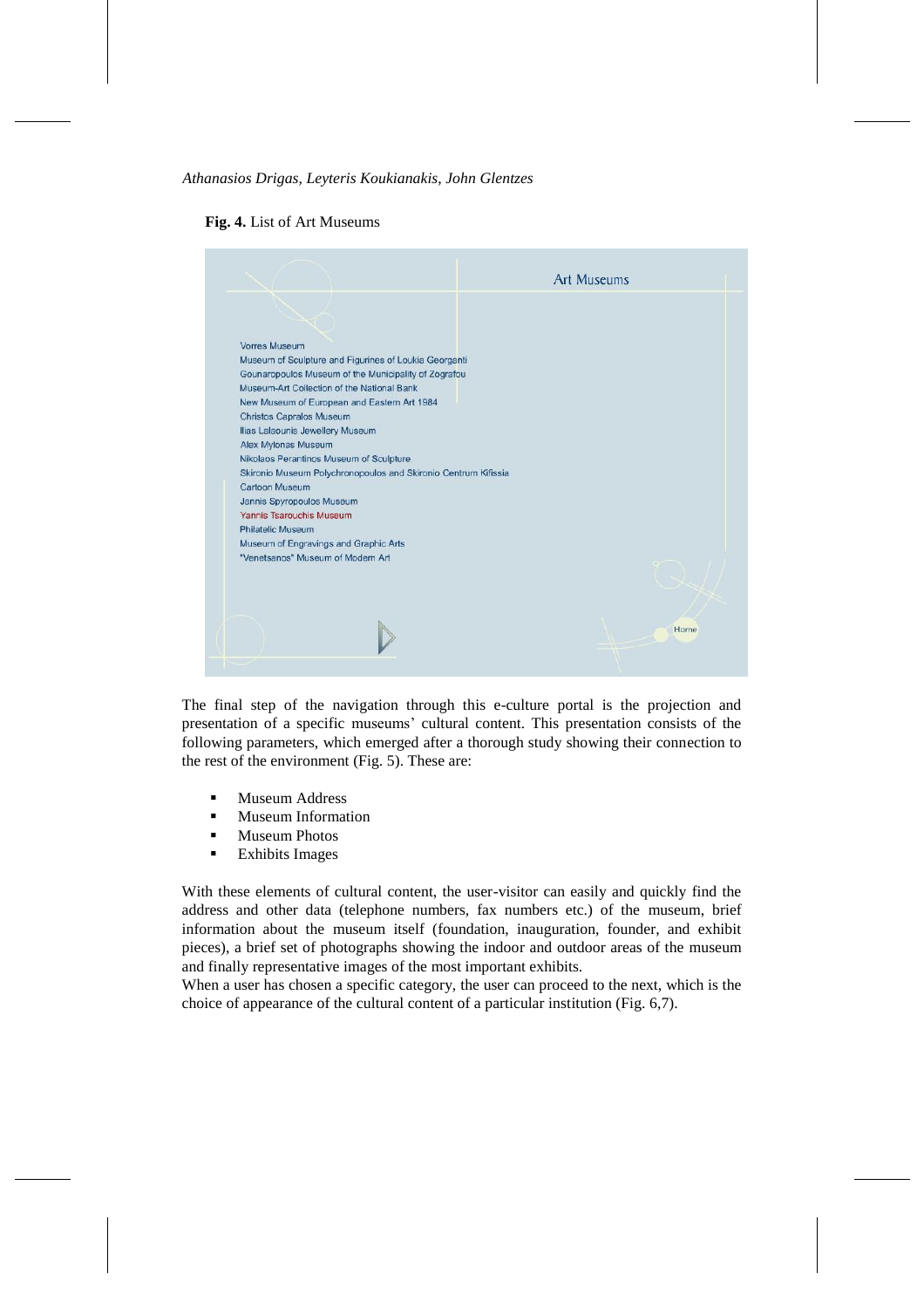

**Fig. 5.** E-culture content

**Fig. 6.** Museum Address and Photos

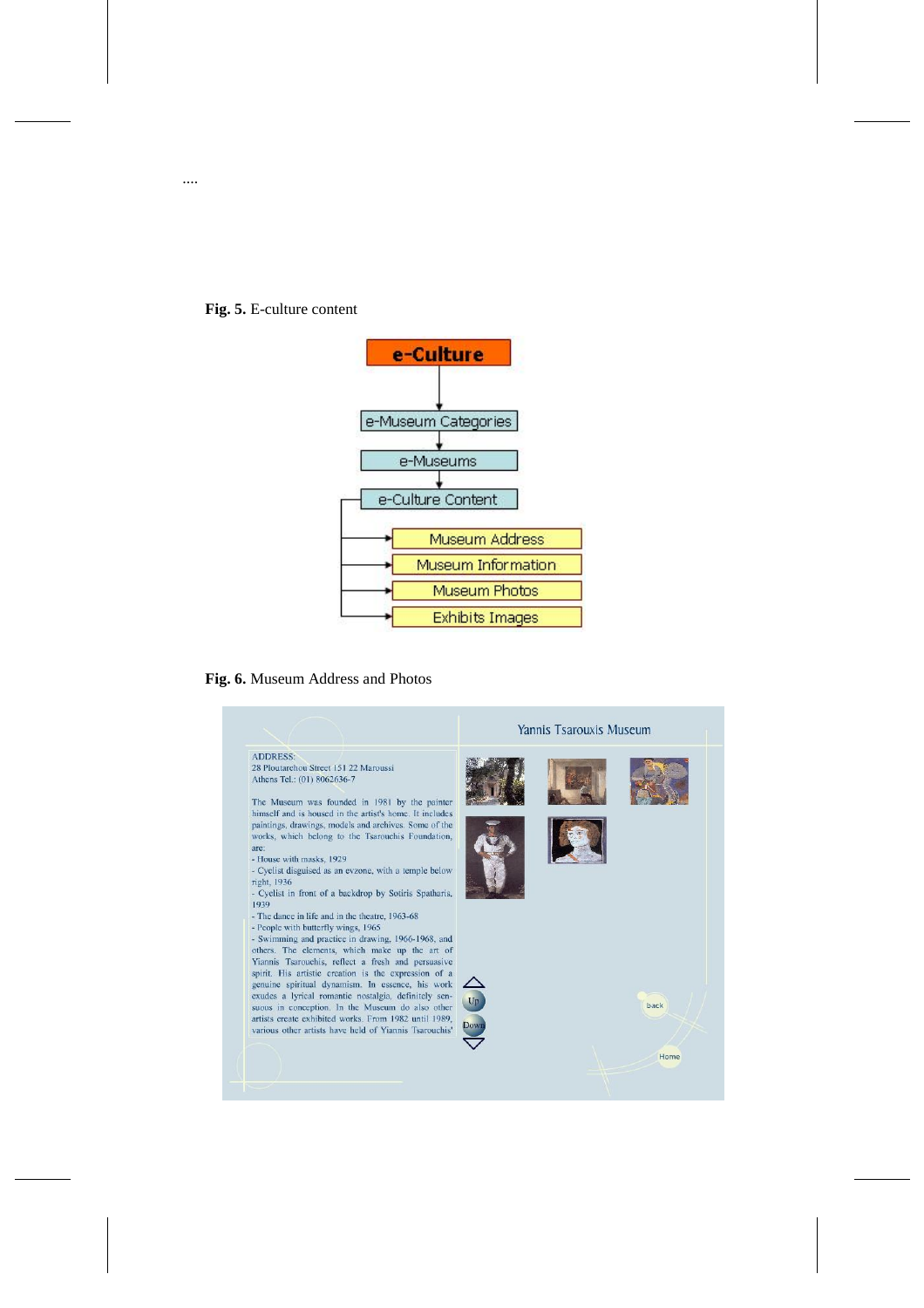

## **Fig. 7.** Museum Photos

As it can be seen in the above figures, the parameters Museum Address and Museum Information are depicted in regular size and the parameters Museum Photos and Exhibits Images are depicted in a small (thumbnail) size. With the use of Flash technology within the e-culture environment, the user-visitor has the option to enlarge the parameters Museum Address and Museum Information rendering the cultural content legible by visually impaired individuals (Fig. 8).

### **Fig. 8.** Zoom of Museum Address & Information

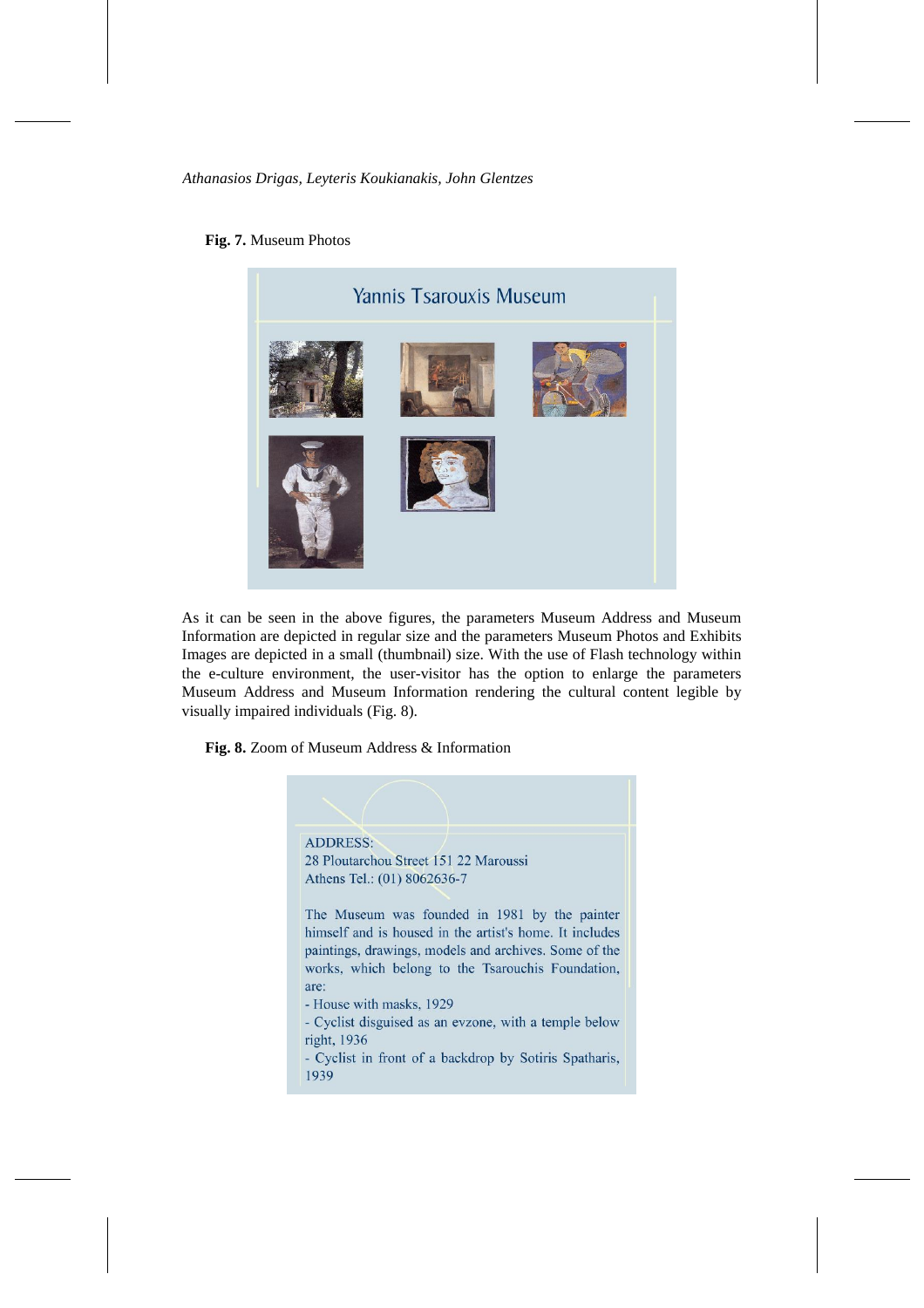In addition, by clicking on an image from the parameters Museum Photos and Exhibits Images, the visitor can view them in real size so as to have a clear view of the exhibit or the museum areas (Fig. 9).



**Fig. 9.** Photo of an Exhibit in Real Size

To sum up, it can be said that the user-visitor has an integrated point of view of a museum and its exhibits as they are presented through the e-culture environment. In addition, as it was previously mentioned, one cannot omit the fact that the knowledgeinformation presented within the environment is also available to people with visual disabilities, through the use of Flash technology. This way, this e-culture environment follows the «Information and knowledge for all» logic and scheme as well as knowledge society strategies for user-centered systems that provide knowledge and learning to everyone (Lytras and Sicilia, 2005; Lytras, 2007).

## **4 Benefits**

The benefits of an e-culture environment like the one described in this article and its importance to the information - knowledge society can be focused on the following:

- The diffusion of Greek civilization and generally of the Greek cultural heritage in a universal level. Additionally, this form of cultural heritage is at the disposal of every Greek citizen, that is, to the Greeks abroad and finally to foreign people who are eager to learn about Greek culture
- The cultural information is accessible by anyone, anywhere, anytime and with minimum cost (Mayer, 2004)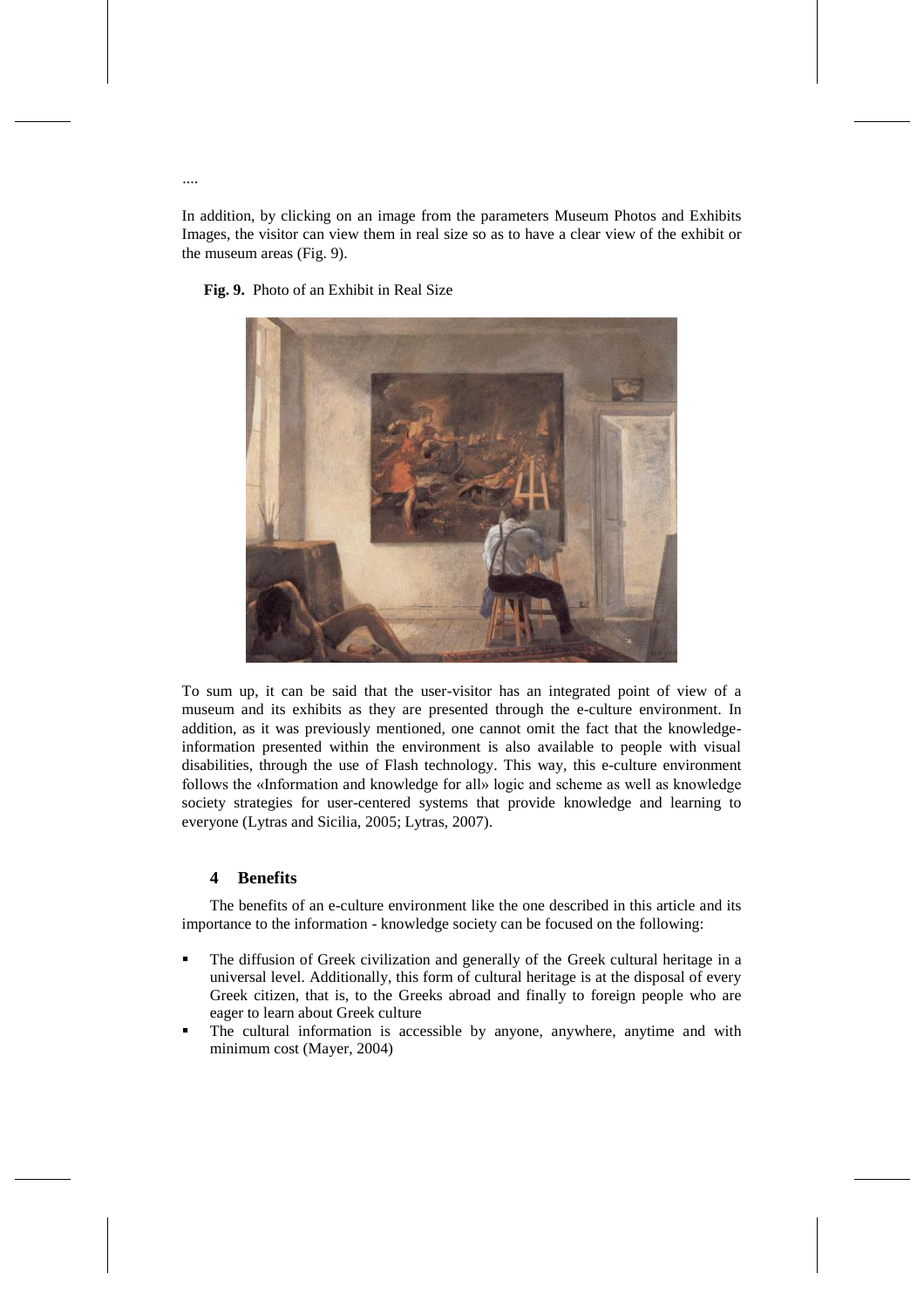- Saving and creating digital cultural content can lead to the preservation of cultural information during the course of time due to the constant physical degradation of monuments, statues etc.
- Easy access to cultural information for disabled people complying with the usercentered strategy and the «equal access and knowledge for all» logic
- The projection of a country"s cultural heritage can yield immediate results to the social sector of a country like the development of tourism, and in a wider sense the development of its economy (Veltman, 2005; Go, Lee and Russo, 2003)
- The electronic projection of a country's cultural heritage is also a tool for education, study and research by scientists and students
- Finding new information out of existing information from other resources
- Creating new arts with the help of ICT tools, like graphic design, digital photography etc. As a result, new modern artists appear and simultaneously new professions and job vacancies are created (Drigas, 2005).

# **5 Future Work**

The e-culture environment presented is the first creative stage of an integrated eculture environment for navigation through Greek and Cypriot museums. It was created with the use of the HTML programming language embedding at the same time the FLASH technology in order to achieve better visualization. The aforementioned technologies are compatible with every operational system as well as every Internet browser. A future goal of the presented environment is the creation of an up-to-date integrated e-culture system using modern techniques and technologies. Great importance will be given to the promotion and presentation of cultural information, due to the fact that there are new techniques and tools in the area of informatics towards this direction.

For a start, there are thoughts that future work on this e-culture environment will include virtual reality technology, which is a technology that permits the user to interact with a computer-simulated environment, be it a real or an imagined one and which is commonly associated with its immersive, highly visual, 3D environments. Like most current virtual reality environments the goal is that this particular environment will be a visual experience, displayed either on a computer screen or through special or stereoscopic displays.

In addition to virtual reality technology there is also the possibility of embedding virtual learning environment software, which is a software system designed to support teaching and learning in an educational setting (e-learning) (Albano, Gaeta, and Salerno, 2006). Such an environment can be used for educational purposes at schools or in a virtual learning community and provide a collection of tools such as those for assessment, communication, uploading of content, return of students' work, peer assessment, administration of student groups, collecting and organizing student grades, questionnaires, tracking tools, wikis and blogs (Fuchs, 2007).

Additionally, another goal is that the architecture of the environment becomes 3-tier. 3 tier is a client-server architecture in which the users interface, functional process logic, computer data storage and data access are developed and maintained as independent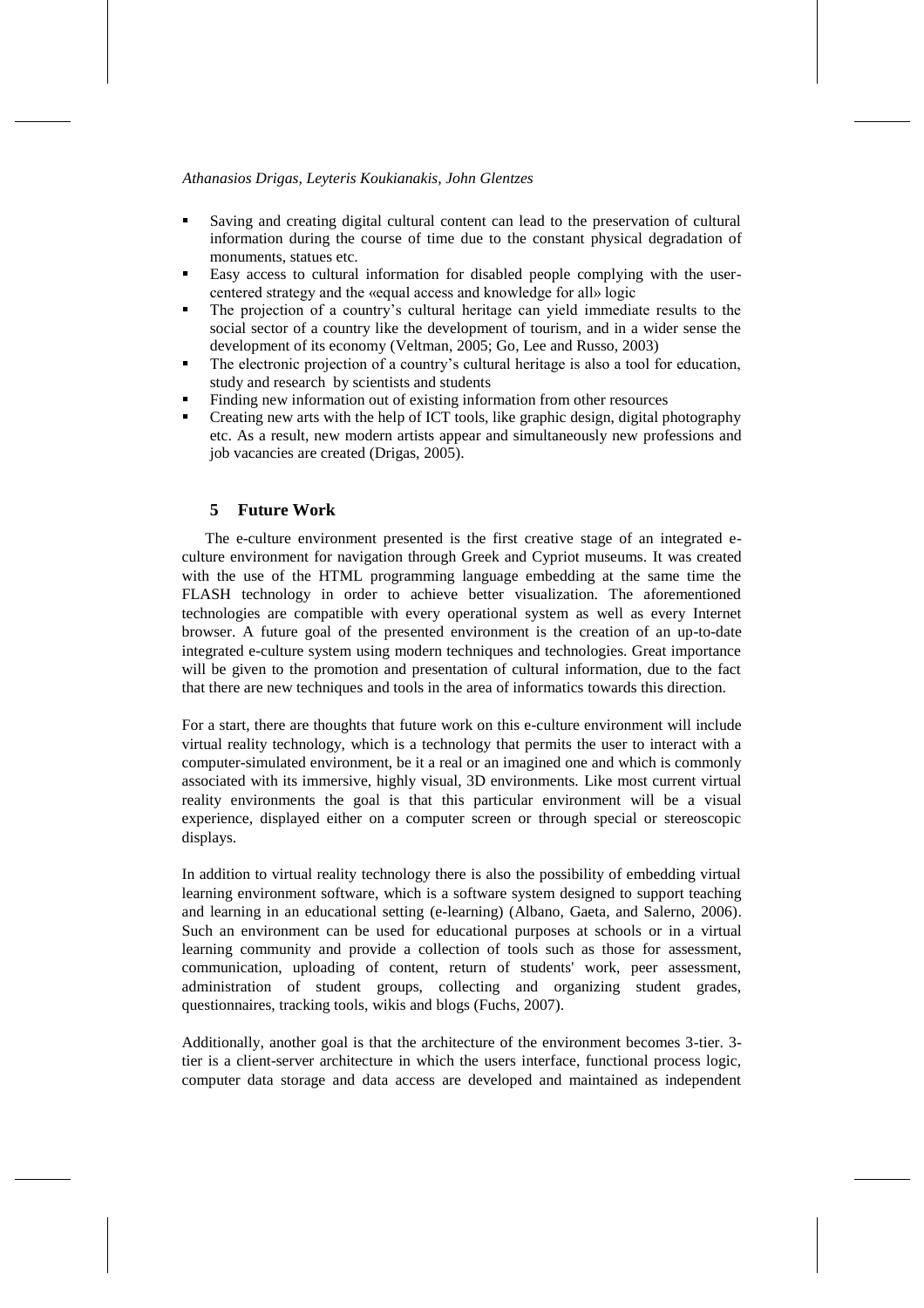modules, most often on separate platforms. Moreover, the use of agents (virtual human figure representation that is created and controlled by computer programs) and avatars (a digital representation of a user in a virtual reality site) is also considered for the future.

In the framework of the "Design for All" and "Universal Accessibility" logics and principles another future goal regarding this project is the creation of a section within the presented e-culture environment for the deaf and hard of hearing people. This section will render the deaf and hard of hearing people equal members of the e-culture community as it will enable them to overcome the difficulties of the digital age and ease their integration to the Internet and the new technologies and in particular, to what is known as e-culture. This will be achieved by creating Sign Language videos which will be embedded in the e-culture environment and which will navigate and guide the deaf and hard of hearing people to the e-museums of this e-environment. Since the Greek Sign Language (GSL) is the principal language that the Greek deaf community uses and since GSL is a natural visual language it is apparent that this development will considerably ease the integration of this community to e-culture.

It is common knowledge that the difficulties and barriers that people with disabilities and in particular deaf and hard of hearing people face regarding the Internet and the digital world are numerous but soluble. One of the main scopes of this e-culture environment is to overcome these difficulties and barriers, understand the informative and communicative needs of this special group of people and support their equal rights in order that all people regardless of their disability can easily access and be equally included in the e-culture community.

In other words this e-culture environment will offer Greek Sign Language videos, which will correspond to every available text in the environment. This way, the special needs of the deaf and hard of hearing people will be satisfied to the full since information will be provided in two languages (written and their own language that is, GSL). Recent studies have shown that the use of both written language as well as sign language in special schools increases the reading skills of the deaf and hard of hearing students significantly. In addition, the environment will provide high level visualization as well as interactive and explorative learning (Drigas et al (2005)). A typical example of this video is presented below (Fig. 10).

The mere creation of an e-culture environment that presents exhibits from a large percentage of the Greek and Cypriot museums gives people with mobility disabilities the unique opportunity to visit these museums online since their physical presence may be difficult or even impossible. In addition, with the use of Flash technology the information provided on the screen is magnified for the visually impaired people and finally, with the use of sign language through flash videos embedded in the system the deaf and hard of hearing have the opportunity to be guided through the museums and to be informed about the various exhibits in their own language. This way the digital inclusion of a vast number of special communities in ensured (Molla and Al-Jaghoub, 2007).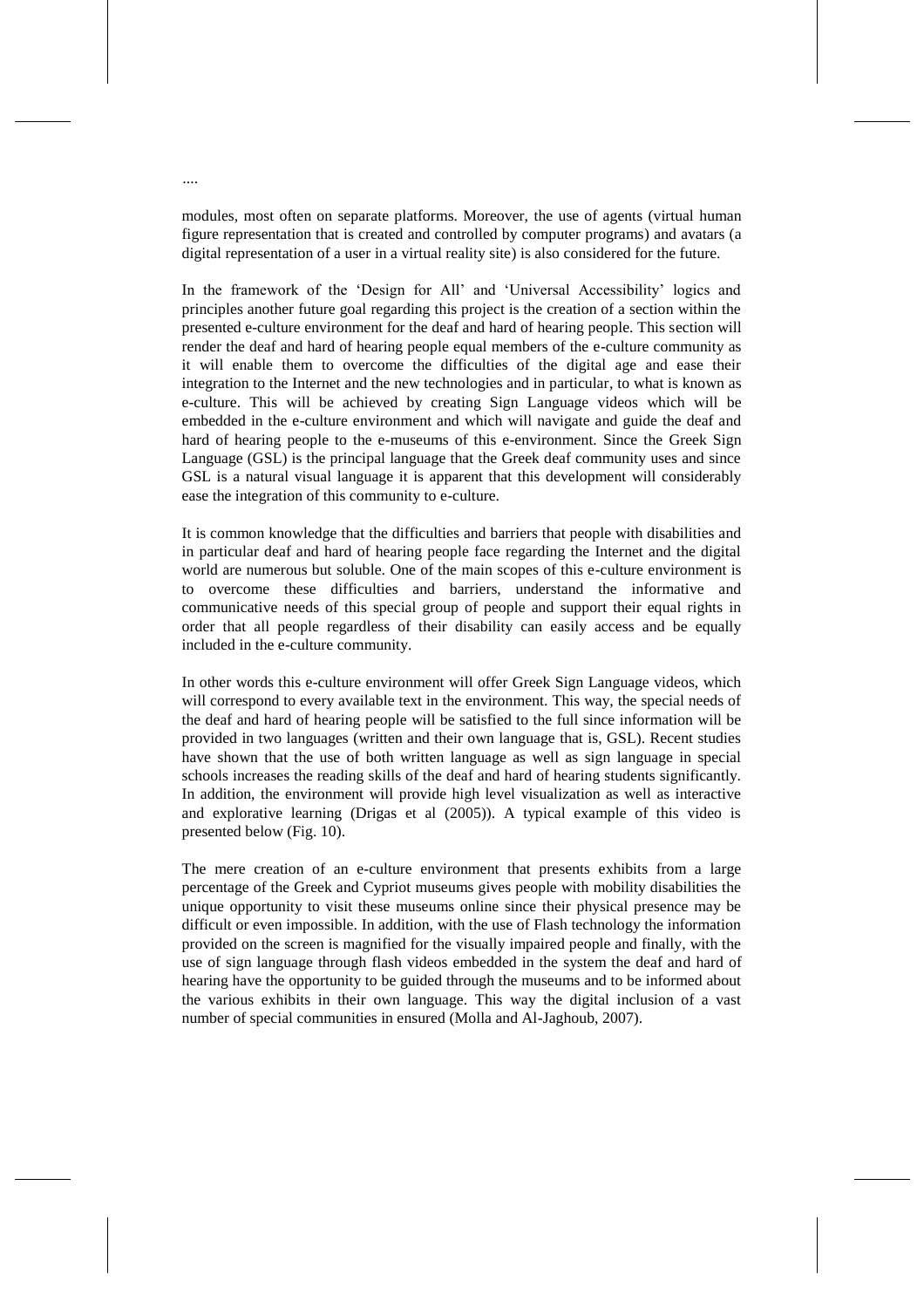

**Fig. 10.** Sign Language Guide through the E-Museums

All the above play an important role towards the creation of a user friendly e-culture environment, especially to children and the elderly who are not familiar with the use of a computer and its features (Geser and Mulrenin, 2002, 2004).

# **6 Conclusions**

From the detailed analysis carried out throughout this paper, the numerous advantages of the system that supports e-culture services became clear. Its main advantage is none other than the fact that it offers the pioneering experience for either a simple user-visitor or a scientist-researcher to combine two completely different worlds, the physical and online worlds, simultaneously.

This new e-culture challenge will drastically change the structures and relations that existed up to nowadays. Museum staff, volunteers and a wider public will require new skills to create, manage and maintain participatory and truly interactive digital applications. Museum people will need to understand experimental learning and the techniques of information management and multimedia creation. They will also need to draw on inputs from a wide range of disciplines, in the arts, sciences and humanities.

Culture is dynamic and creativity is at its core. Museums and galleries are centers for creativity. Their collections embody the accumulated cultural energy of contemporary and other times. They can be powerful catalysts for innovation. By making museums more accessible, a more creative society can be built.

# **References**

Albano, G., Gaeta, M. and Salerno, S. (2006) "E-learning: a model and process proposal", *International Journal of. Knowledge and Learning*, Vol. 2, Nos. 1/2, pp.73–88.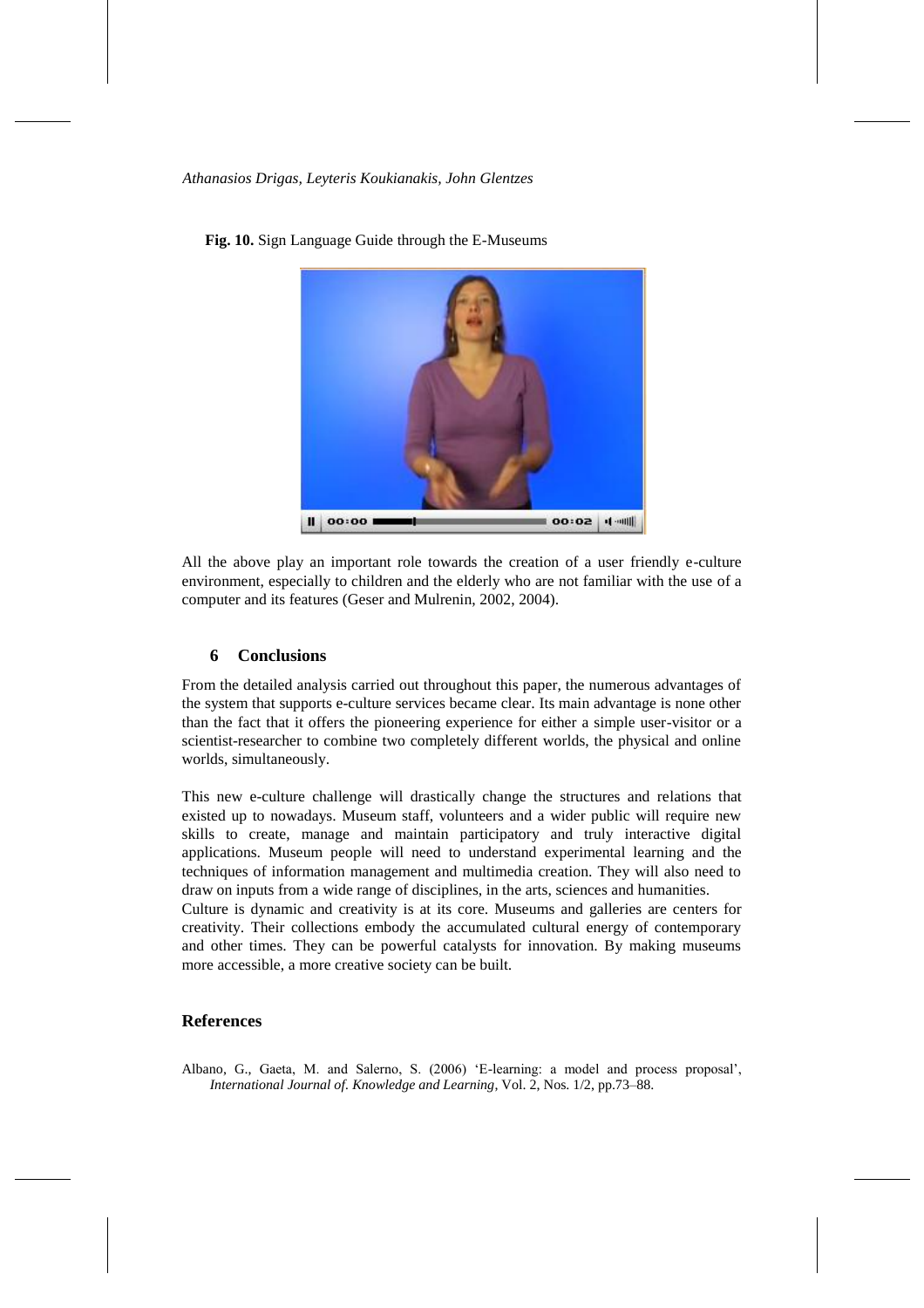- Almeida, P. and Yokoi, S. (2003) "Interactive Character as a Virtual Tour Guide to an Online Museum Exhibition". *Paper Presented at the International Conference on Computers in Education (ICCE'02)*. *Museums and the Web: An International Conference. March 19-22, 2003. Charlotte, North Carolina, USA.*
- Carreras, C. (2005) 'Narrowcasting of Virtual Cultural Portals: The Cases of Barcelona's Botanic Gardens and the Boí Valley', *E-Journal of the Humanities and Philology Studies of the UOC (Digithum)*, Vol. 7, pp.30-38.
- Charitos, D., Lepouras, G., Vasilakis, K., Katifori, V. and Halatsi, L. (2000) "An Approach to Designing and Implementing Virtual Museums'. Paper Presented at the 7<sup>th</sup> UK VR-SIG *Conference.* Glasgow, Scotland.
- Drigas, A., Kouremenos, D., Kouremenos, S., and Koukianakis, L. (2005) "An E-Learning System for the Deaf". *Paper Presented at the 6th International Conference on Information Technology Based Higher Education and Training (ITHET 2005). July 7-9, 2005. Juan Dolio, Dominican Republic.*
- Drigas, A. (2005) "E-Culture: Information Society and Civilization. *Paper Presented at the International Conference of Physicists Association. June 16-19, 2005.* Athens, Greece.
- Durbin, G. (2004) "Where Lies the Added Value in Digital Cultural Heritage?". *Paper Presented at the Salzburg Research Symposium, E-Culture Horizons: From Digitization to Creating Cultural Experiences. September 24, 2004.* Salzburg, Austria.
- Fuchs, C. (2007) "Towards a Dynamic Theory of Virtual Communities", *International Journal of Knowledge and Learning*, Vol. 3, Nos. 4/5, pp.372–403.
- Geser, G. and Mulrenin, A. (2004) "Are Small Heritage Institutions Ready for E-Culture?" *Paper Presented at the ICHIM International Conference. Digital Culture and Heritage. August 31 - September 2, 2004.* Berlin, Germany.
- Geser, G. and Mulrenin, A. (2002). The DigiCULT Report. Technological Landscapes for Tomorrow"s Cultural Economy - Unlocking the Value of Cultural Heritage". Obtained through the Internet: *[ftp://ftp.cordis.lu/pub/ist/docs/digicult/full\\_report.pdf](ftp://ftp.cordis.lu/pub/ist/docs/digicult/full_report.pdf)*
- Giunchiglia, F., Mylopoulos J. and Perini, A. (2002) "The Tropos Software Development Methodology: Processes, Models and Diagrams'. Paper Presented at the 3<sup>rd</sup> International *Workshop on Agent-Oriented Software Engineering (AOSE-2002). July 15, 2000.* Bologna, Italy.
- Go, F., Lee, R. and Russo, A. (2003) "E-Heritage in the Globalizing Society: Enabling Cross-Cultural Engagement through ICT". *Journal of Information Technology and Tourism,* Vol. 6, No. 1, pp.55-68.
- Lepouras, G., Charitos, D., Vassilakis, K., Charissi, A. and Halatsi L. (2001) "Building a VR-Museum in a Museum". *Paper Presented at the VRIC Laval Virtual Reality International Conference. May 16-18, 2001.* Laval, France.